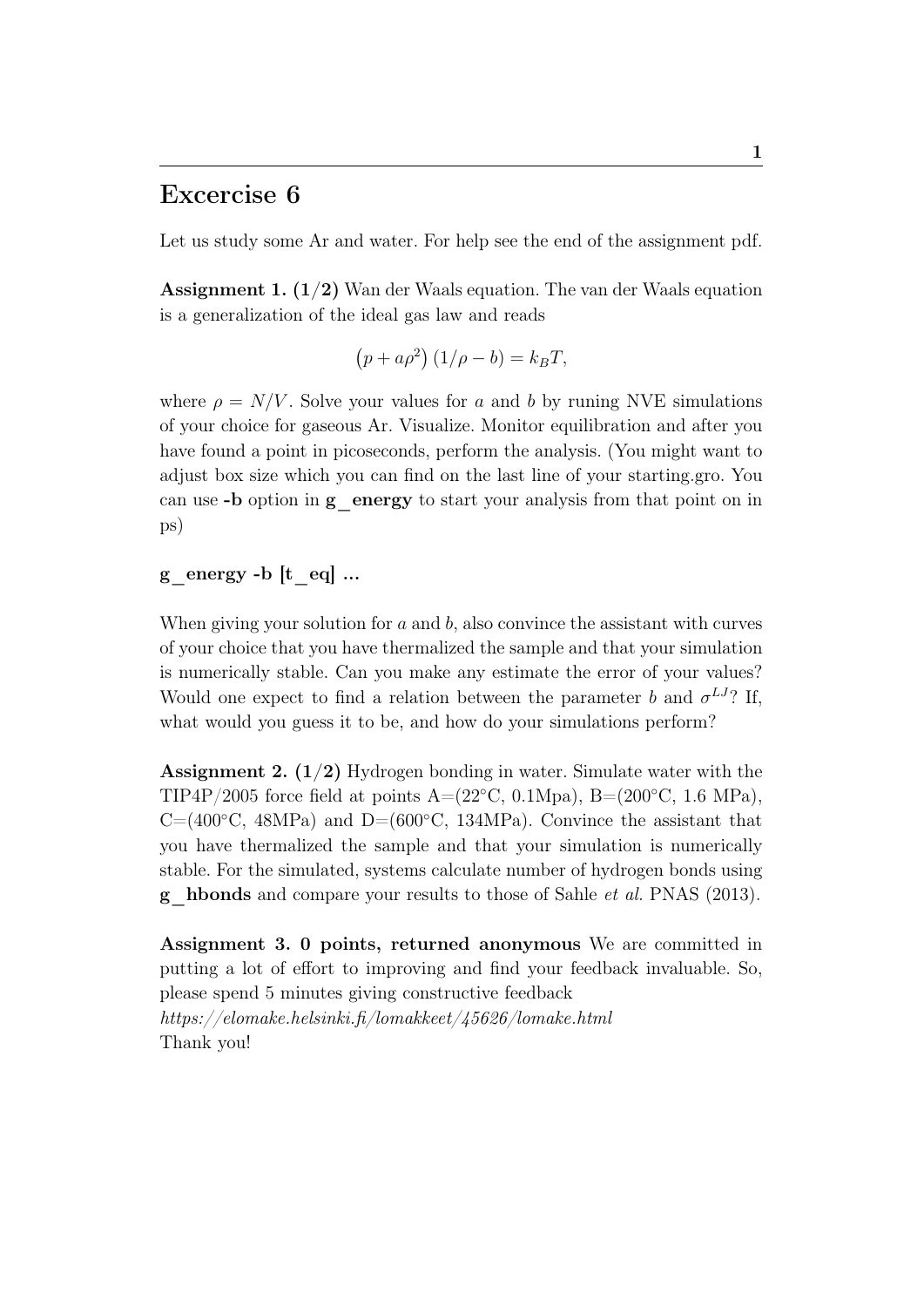

Fig. 4. (Lower Left) Distribution of the number of H-bonds of the central water molecule in the clusters extracted from the different MD snapshots for all pressure and temperature conditions estimated by geometric criteria (details are provided in main text). (Lower Center) Same except for the number of oxygen neighbors within 3.6 Å from the central oxygen atom. (Lower Right) Averages over XRS spectra calculated for snapshots resembling the most frequently occurring subset of configurations from the histograms (Lower Left) as well as representative stick and ball plots of these motifs. arb., arbitrary. (Upper) Comparison of calculated XRS spectra of similar local motifs for different  $p$ ,  $T$  conditions (details are provided in main text).